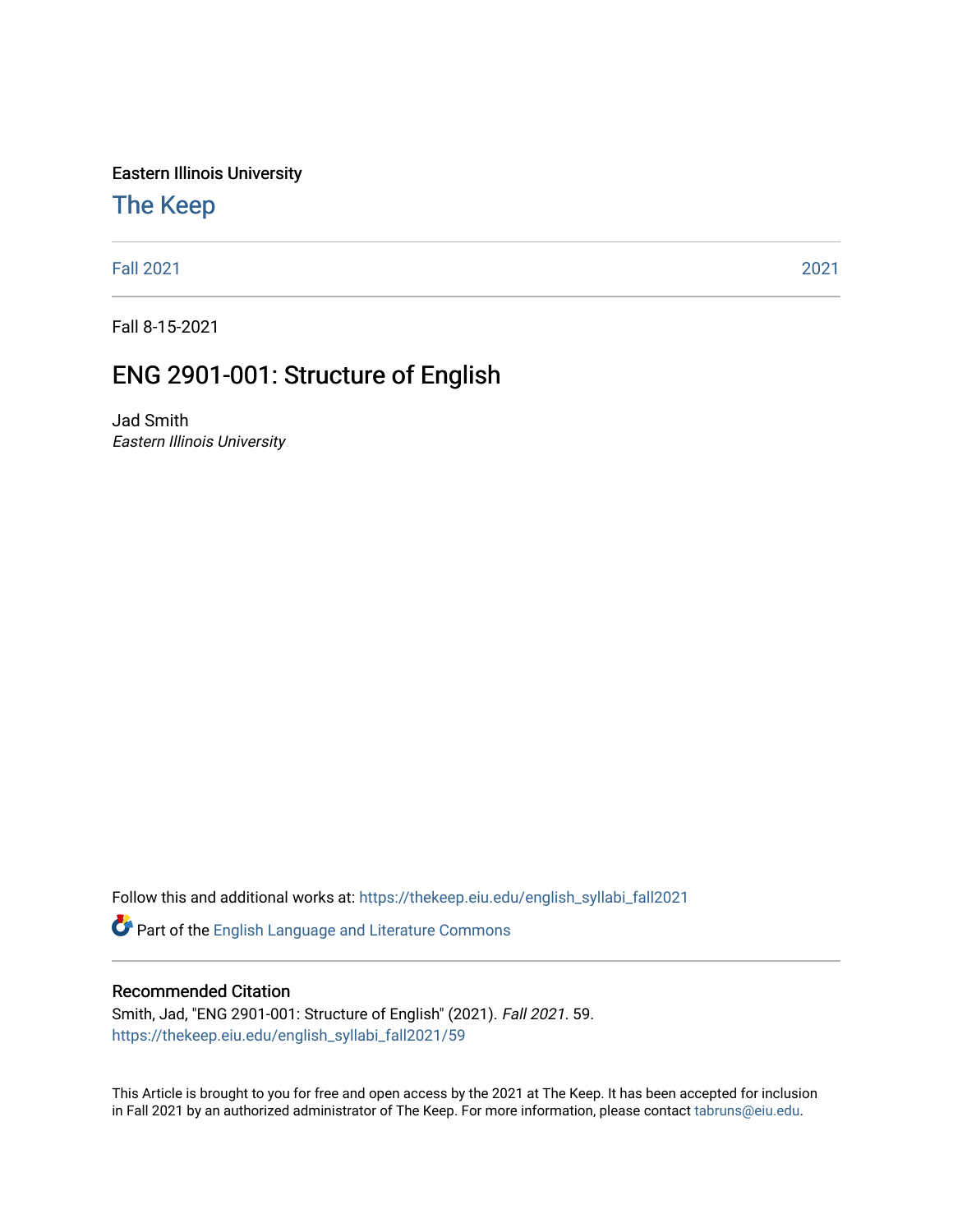Dr. Jad Smith Office Hours and the United States of the United States of the Office Hours of the Office Hours

#### **Syllabus for English 2901.001: Structure of English, FA 2021, CRN 91233**

#### **Required Texts**

*An Introduction to the Grammar of English*, revised edition, 2010, Elly van Gelderen *The Five-Minute Linguist*, 2<sup>nd</sup> edition, 2012, edited by E. M. Rickerson and Barry Hilton

### **Catalog Description**

This course is an introduction to the grammar of English. It is designed to help you learn to describe and analyze the structure of sentences in English and, as such, focuses primarily on syntax. However, phonology (pronunciation), morphology (word forms), and semantics (meaning) will also come up from time to time. Although we will consider grammar from both traditional and modern perspectives, we will take a rhetorical rather than rules-based approach. In other words, we will treat grammar as a tool for reflecting on possible stylistic choices, not as a set of inflexible rules. Ideally, this course will heighten your understanding of the complexity of the English language and help you develop strategies for communicating clearly and effectively in speech and writing.

#### **Learning Objectives**

This semester, you will learn to:

- diagram phrases and sentences;
- employ concepts and technical terms related to grammar and linguistics;
- describe and analyze how sentences are constructed in English;
- recognize and appreciate varieties of English;
- use grammatical and linguistic knowledge to make careful choices in your own speech and writing.

#### **Assignments**

**Examinations:** a mid-term and a comprehensive final examination will test your knowledge of course material.

**Group Presentation:** your group will explain a short article from *The Five-Minute Linguist*, providing examples to support your reading of the article.

**Individual Presentation:** the individual presentation will focus on the etymology of a word or phrase, or on another topic related to the course.

**Quizzes:** you will take at least two quizzes covering material from Van Gelderen's *Introduction to the Grammar of English*.

**Daily Assignments**: daily assignments include various types of home- or in-class work such as completing exercises or other individual or group activities. This work will be assigned on a day-to-day basis.

#### **Policies and Statements**

**COVID-19 Practices and Expectations on EIU's Campus:** The University is asking all of us to take precautions to prevent the spread of COVID-19. EIU's policy is intended to protect the campus community, as well as the larger community, your roommates, and our loved ones at home. **All students, regardless of vaccination status, are required to wear face coverings during class.** Students may sit in any classroom seat where they are most comfortable. All reasonable efforts will be made to provide modifications to classroom seating arrangements, if needed; however, this may not be possible in all situations. **Students should not attend class if they are ill and should consult the student health clinic if they have any Covid19-like symptoms.** Everyone in the campus community is responsible for following practices that reduce risk. If you have a health condition that may require a potential classroom accommodation or variation from current EIU COVID-19 policy, please contact Student Disability Services [\(studentdisability@eiu.edu](mailto:studentdisability@eiu.edu) or 581-6583) to determine what options may be available based on current CDC guidance. If you are unable to follow EIU's COVID-19 guidelines, you may be asked to leave class or office hours as compliance with public health guidance is essential. Accommodations for instruction and make-up work will be made for students with documented medical absences according to IGP #43 [https://castle.eiu.edu/auditing/043.php]. To view the latest EIU COVID-19 related information and any policy updates, please visit [https://www.eiu.edu/covid/.](https://www.eiu.edu/covid/)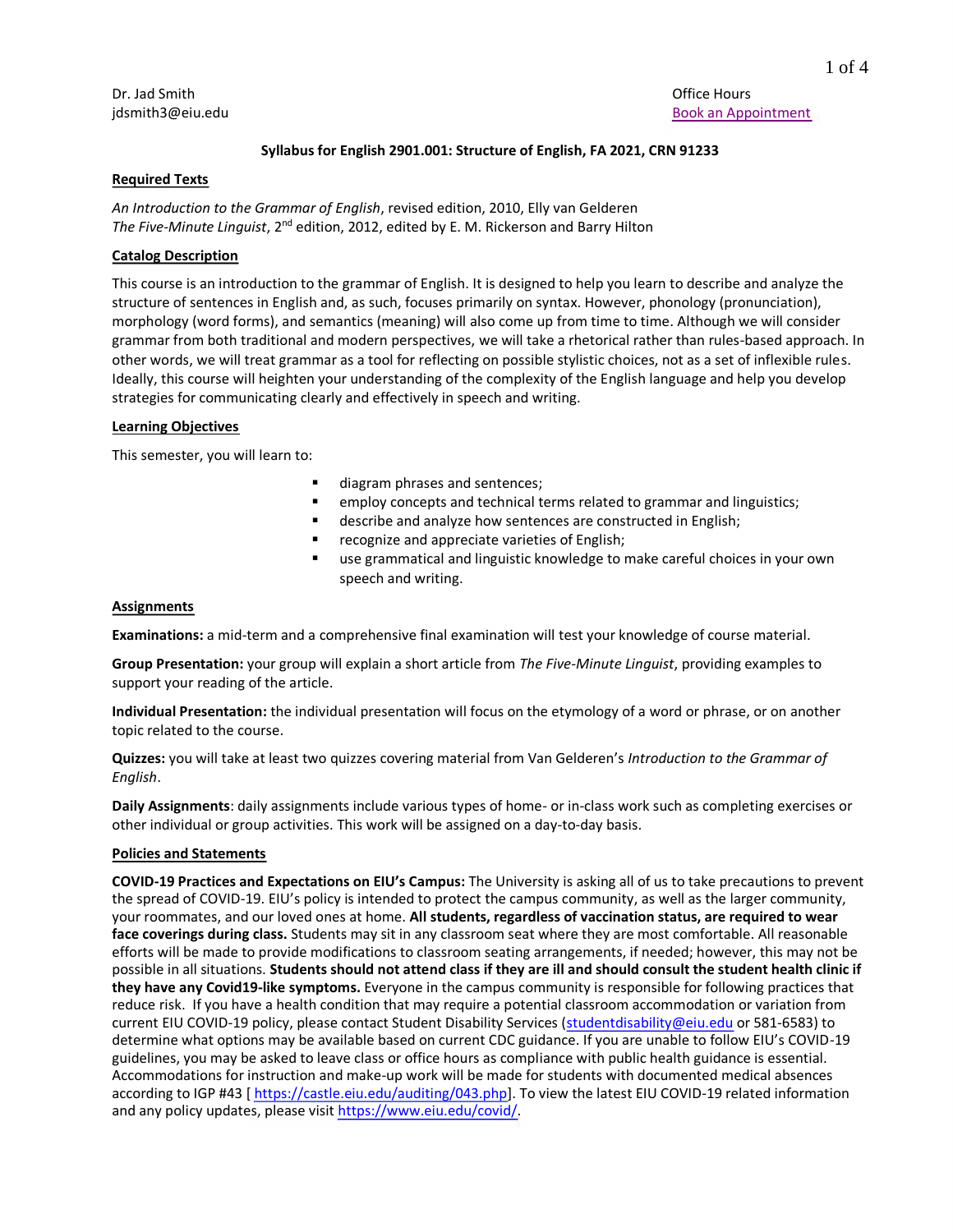**Office Hours:** This semester, I will hold office hours in-person or online in MS Teams, according to your individual preferences. To book an appointment during my office hours, click the [Book an Appointment](https://outlook.office365.com/owa/calendar/JadSmith@pmaileiu.onmicrosoft.com/bookings/) link on the syllabus or in D2L, choose an available time, indicate whether you prefer to meet in-person or online, and submit. Walk-ins are welcome, but priority for appointments will be given to students who have booked in advance. I will typically hold office hours on TR 10:45-12:15 and W 2-3. If my availability during a given week changes, the change will be reflected on the booking page.

**Email:** Email is the best way to get in touch with me. I try to answer emails as quickly as possible, but please do not depend on an immediate response to an email. My goal is to respond to all emails within 24 hours.

**Late Work:** All work for the course should be completed by the deadlines indicated in D2L, on the syllabus, or on assignment sheets. If you feel unable to complete work for the class on time due to participation in an official university activity, you should provide me with documentation before the deadline and negotiate an extension. If you miss class due to an illness or emergency, you should provide me with a digital copy of your documentation as soon as possible and negotiate specific terms for the completion of any missed work. Any daily work left outstanding for longer than two weeks from the original due date will be recorded as a zero. Quizzes and exams will be rescheduled only in the case of an excused absence. All work will be made-up or rescheduled at my discretion. Any rescheduled quiz or exam may differ substantially from the original.

**Grading Scale:** 100 to 90 = A, 89.99 to 80 = B, 79.99 to 70 = C, 69.99 to 60 = D, 59.99 and below F

#### **Percentages for Assignments**

| Midterm and Final Exams       | 25% each |
|-------------------------------|----------|
| <b>Group Presentation</b>     | 10%      |
| Individual Presentation       | 10%      |
| Quizzes and Daily Assignments | 25%      |
| Participation                 | 5%       |

**Assessment:** I will provide assignment sheets for the presentations. Your grades for these assignments will be determined by how well your work fulfills the requirements outlined in the assignment sheet. Daily assignments will typically count for 10-20 points. Quizzes will typically count for 20 to 50 points each. Your "Quizzes and Daily Assignments" percentage grade will be determined by dividing your point total by the total number of points possible. Your participation grade will be based on your level of engagement with content in D2L, your ability to work with your group on the presentation, and the regularity and quality of your contributions to class discussions during face-to-face or online meetings.

**Academic Dishonesty:** To avoid plagiarism, always place quoted materials in quotation marks, and always cite quoted and paraphrased sources, even in rough drafts of papers or in presentations. It is not acceptable to borrow the language and/or content of a website and use it as an "original" post or presentation. Respect for the intellectual work of others should encompass all formats, including print, electronic, and oral sources. The penalty for academic dishonesty is failure in the course. All instances of academic dishonesty will be reported to the Office of Student Standards. For additional information about EIU's student code of conduct, see the widget on the D2L homepage for this course.

**The Office of Disability Services**: If you are a student with a documented disability in need of accommodations, please contact the Office of Student Disability Services (OSDS) as soon as possible. Please stop by McAfee, Room 1210, or call 217-581-6583 to make an appointment.

**The Student Success Center:** Students who are having difficulty achieving their academic goals are encouraged to contact the Student Success Center for assistance with time management, test taking, note taking, avoiding procrastination, setting goals, and other skills to support academic achievement. The Student Success Center provides individualized consultations. To make an appointment, call 217-581-6696, or go to McAfee, Room 1336.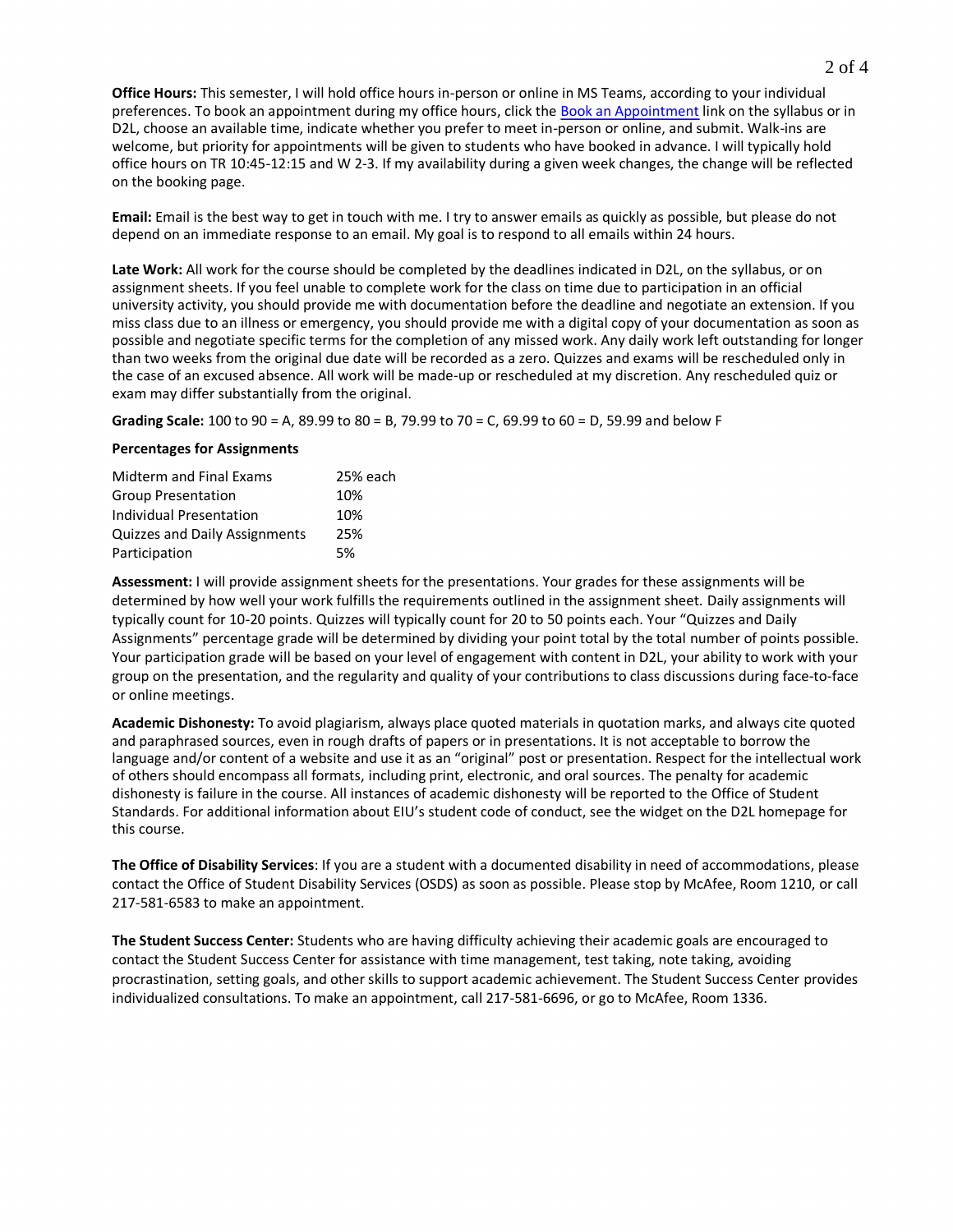## **Provisional Schedule** Each week, look at the module description in D2L for a full list of assignments. Consider the module descriptions to be an extension of the syllabus. Readings are always due before class on the day they are listed. VG = Van Gelderen's *Introduction to the Grammar of English* Module One (Aug 23-27) T Aug 24 Introduction to the course and discussion of syllabus R Aug 26 Read Chapter 1 in Van Gelderen (VG) - Linguistic Knowledge Read "Do All Languages Have the Same Grammar?" (*Five-Minute Linguist*, Chapter 14) Complete Survey on Intuitive Linguistic Knowledge Introduction to categories Module Two (Aug 30-Sept 3) T Aug 31 Read Chapter 2 in VG – Categories R Sept 2 Categories Continued Read Chapter 3.1-4 in VG – Phrases (pages 35-45) Introduction to Phrases Module Three (Sept 6-10) T Sept 7 Phrases and Tree Diagrams Read Chapter 3.5-6 in VG – Tree Diagrams R Sept 9 Tree Diagrams continued Module Four (Sept 13-17) T Sept 14 Tree Diagrams continued R Sept 16 Review of VG Chapters 1-3 to Prepare for the Quiz Group Presentation Assigned Module Five (Sept 20-24) T Sept 21 Quiz #1 R Sept 23 Q & A about the Quiz Meet with Group to Plan Presentation Module Six (Sept 27-Oct 1) T Sept 28 Group Presentations, Peer Evaluations R Sept 30 Group Presentations, Peer Evaluations Module Seven (Oct 4-8) T Oct 5 Read Chapter 4 in VG - Functions in the Sentence R Oct 7 Read Chapter 5 in VG - More Functions, Prepositions and Particles Module Eight (Oct 11-15) T Oct 12 Functions, Prepositions and Particles continued Review Chapters 4-5 to Prepare for Midterm R Oct 14 Midterm Exam Module Nine (Oct 18-22) T Oct 19 Q & A about Midterm Exam Read Chapter 6 in VG - Structure of the Verb Group R Oct 21 Structure of the Verb Group continued Module Ten (Oct 25-29) T Oct 26 Read Chapter 7 in VG – Finite Clauses Simple and Complex Sentences R Oct 28 CP Node Variations and Functions